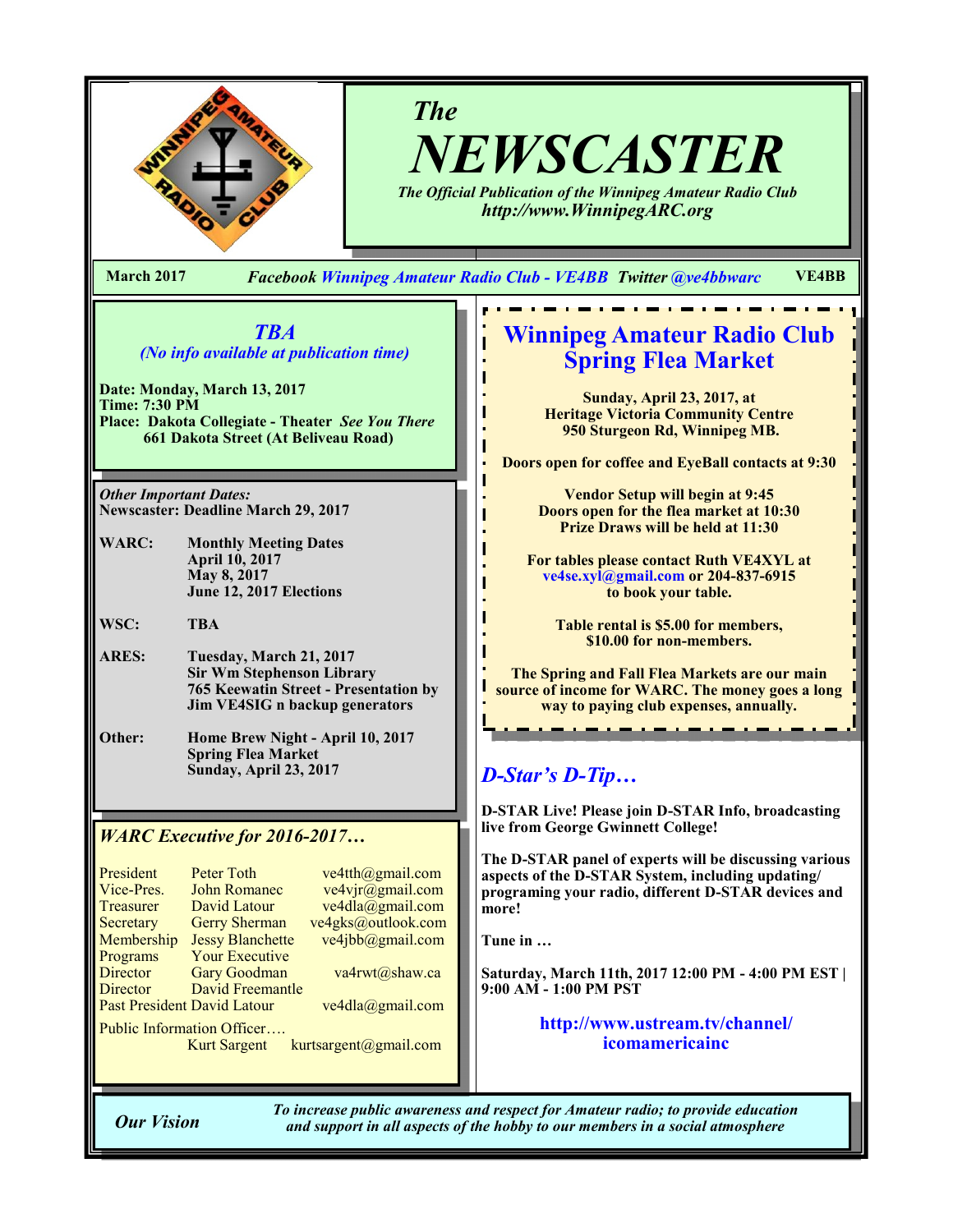# 2 *WARC Meeting Minutes Taken by Gerry VE4GKS Monday, February 13, 2017*

**Meeting called to order 01:33**

**Introductions as usual Motion to accept January minutes – VE4LAK moved, VE4DLA seconded**

**Presently looking at another source for the tower course – original possible training supplier is too expensive.**

## *Treasurers Report -*

**Bank balance January income \$462 income, working capital \$6719**

*Membership report—*

**84 paid up**

*Education Report—*

**19 possible students.**

**ARES Report**

**Report in newscaster. Pre-Klondike Days info at February meeting.**

## *RAC –*

**VE4TTH is assistant rep for Manitoba.**

## *DX –*

**Hopefully an improvement coming in solar activity.**

#### *New business –*

**Possibly Radiosport will take over Field Day this year. Might have a local fall "Field Day". Possibly a May Manitoba QSO party – 8 hours on a Saturday, depends on interest & if we have time to organize it.**

**We have received the ICOM 7300 radio – it is an SDR. VE4DLA has been using it – says it is a very good set & easy to use.**

**VE4HAY won the 50/50 – \$13.00.**

**VE4DJS won the radio.**

**There was no second part to the meeting, as our guest speaker had to cancel.**

**Meeting adjourned 02:15**

# *Winnipeg ARES Jeff Dovyak VE4MBQ ve4mbq@rac.ca*

**Our February General Meeting featured a presentation about Klondike Derby/volunteer event briefing by Richard Kazuk VE4KAZ. About a dozen or so Winnipeg ARES members and affiliates will be providing volunteer Amateur Radio communications 04, 05 MAR at Camp Amisk during Klondike Derby.**

**The Province Of Manitoba released its first Flood Outlook for 2017 MON 27 FEB – to read that outlook and see other flood related information go to: http://www.gov.mb.ca/flooding/** 

**We will be participating in a planned activation of VE4EMO FRI 10 MAR, the idea is to check connectivity with rural EOCs that are Amateur Radio equipped or Amateur Radio capable.**

**Details are fuzzy at press time but our annual CANWARN Spotter Training session is planned for SAT 18 MAR in Morris.** 

**Our next General Meeting will be TUE 21 MAR 1900h Sir Wm Stephenson Library 765 Keewatin Street. Jim Sutton VE4SIG will be doing a presentation on Back-Up Generators.**

# *Manitoba Marathon Jeff Dovyak VE4MBQ ve4mbq@rac.ca*

**We still need about thirty-five (35) Amateur Radio operators for the Manitoba Marathon [we have about 55 so far]. The on-line volunteer registration form for the 2017 Manitoba Marathon has been live since mid-JAN on the WARC web-site:** 

> **http://www.winnipegarc.org/ marathon\_with\_form.html**

**The 2017 Amateur Radio Group Volunteer Briefing is TUE 13 JUNE 1900h Crescentwood CC 1170 Corydon Avenue (Map 24 D2 in the Sherlock Map Book).** 

*Amateur Radios, Antennas, and more ...* 

# **Winnipeg ICOM Dealer…**

**Micro-HighTech Communications Ltd. 2223 Henderson Hwy, East St. Paul, MB (Just south of perimeter hwy)**

**Ph. (204)-783-1885 Fax (204) 779-7522 Contact George Hill, VE4GDH**

**Visit their web site.. http://www.microhightech.ca/**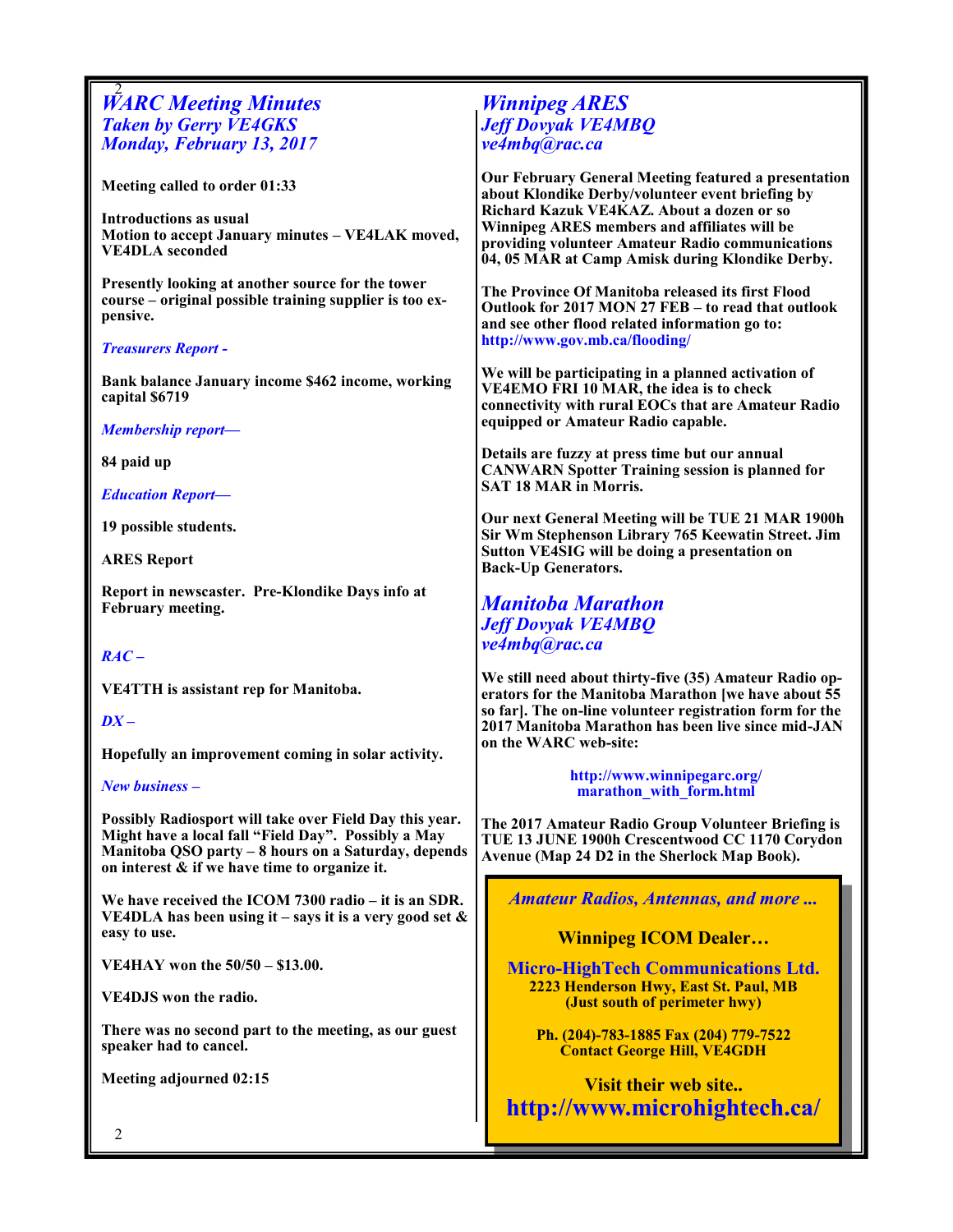| 3<br><b>Contest Calendar</b>                                                               | <b>CLARA Chatter Party</b>                                                                  |  |
|--------------------------------------------------------------------------------------------|---------------------------------------------------------------------------------------------|--|
| <b>Extracted From</b>                                                                      | 1700Z, Mar 21 to 1700Z, Mar 22                                                              |  |
| http://www.hornucopia.com/contestcal/                                                      | and 1700Z, Mar 25 to 1700Z, Mar 26                                                          |  |
|                                                                                            | <b>SKCC Sprint</b><br>0000Z-0200Z, Mar 22<br><b>ORP Fox Hunt</b>                            |  |
| <b>For March </b>                                                                          | 0100Z-0230Z, Mar 22<br><b>Phone Fray</b><br>0230Z-0300Z, Mar 22                             |  |
|                                                                                            | <b>CWops Mini-CWT Test</b><br>1300Z-1400Z, Mar 22                                           |  |
| <b>NCCC RTTY Sprint</b><br>0145Z-0215Z, Mar 10                                             | and 1900Z-2000Z, Mar 22                                                                     |  |
| 0200Z-0330Z, Mar 10<br><b>QRP Fox Hunt</b>                                                 | and 0300Z-0400Z, Mar 23                                                                     |  |
| <b>NCCC Sprint</b><br>0230Z-0300Z, Mar 10                                                  | <b>RSGB 80m Club Championship, SSB</b>                                                      |  |
| <b>RSGB Commonwealth Contest</b><br>1000Z, Mar 11 to 1000Z, Mar 12                         | 2000Z-2130Z, Mar 23                                                                         |  |
| <b>SARL VHF/UHF Analogue/Digital Contest</b>                                               | <b>ORP Fox Hunt</b><br>0100Z-0230Z, Mar 24                                                  |  |
| 1000Z, Mar 11 to 1000Z, Mar 12                                                             | <b>NCCC RTTY Sprint</b><br>0145Z-0215Z, Mar 24<br><b>NCCC Sprint</b><br>0230Z-0300Z, Mar 24 |  |
| <b>F9AA Cup, SSB</b><br>1200Z, Mar 11 to 1200Z, Mar 12                                     | <b>FOC QSO Party</b><br>0000Z-2359Z, Mar 25                                                 |  |
| <b>South America 10 Meter Contest</b>                                                      | <b>CQ WW WPX Contest, SSB</b>                                                               |  |
| 1200Z, Mar 11 to 1200Z, Mar 12                                                             | 0000Z, Mar 25 to 2359Z, Mar 26                                                              |  |
| <b>SKCC Weekend Sprintathon</b>                                                            | 0600Z-1000Z, Mar 26<br><b>UBA Spring Contest, 6m</b>                                        |  |
| 1200Z, Mar 11 to 2400Z, Mar 12                                                             | <b>QRP Fox Hunt</b><br>0100Z-0230Z, Mar 29                                                  |  |
| <b>AGCW QRP Contest</b><br>1400Z-2000Z, Mar 11<br><b>Oklahoma QSO Party</b>                | <b>Phone Fray</b><br>0230Z-0300Z, Mar 29                                                    |  |
| 1500Z, Mar 11 to 0200Z, Mar 12                                                             | <b>CWops Mini-CWT Test</b><br>1300Z-1400Z, Mar 29                                           |  |
| and 1400Z-2000Z, Mar 12                                                                    | and 1900Z-2000Z, Mar 29<br>and 0300Z-0400Z, Mar 30                                          |  |
| <b>Stew Perry Topband Challenge</b>                                                        | <b>UKEICC 80m Contest</b><br>2000Z-2100Z, Mar 29                                            |  |
| 1500Z, Mar 11 to 1500Z, Mar 12                                                             | <b>QRP Fox Hunt</b><br>0100Z-0230Z, Mar 31                                                  |  |
| <b>EA PSK63 Contest</b><br>1600Z, Mar 11 to 1600Z, Mar 12                                  | <b>NCCC RTTY Sprint</b><br>0145Z-0215Z, Mar 31                                              |  |
| <b>TESLA Memorial HF CW Contest</b>                                                        | <b>NCCC Sprint</b><br>0230Z-0300Z, Mar 31                                                   |  |
| 1800Z, Mar 11 to 0559Z, Mar 12<br>1800Z, Mar 11 to 1800Z, Mar 12<br><b>QCWA QSO Party</b>  |                                                                                             |  |
| <b>Idaho QSO Party</b><br>1900Z, Mar 11 to 1900Z, Mar 12                                   | <b>Into April 2017</b>                                                                      |  |
| <b>QRP ARCI Spring Thaw SSB Sprint</b>                                                     | <b>15-Meter SSTV Dash Contest</b>                                                           |  |
| 2000Z-2359Z, Mar 11                                                                        | 0000Z, Apr 1 to 2359Z, Apr 2                                                                |  |
| North American Sprint, RTTY 0000Z-0400Z, Mar 12                                            | LZ Open 40m Sprint Contest<br>0400Z-0800Z, Apr 1                                            |  |
| <b>UBA Spring Contest, 2m</b><br>0700Z-1100Z, Mar 12                                       | <b>Missouri QSO Party</b>                                                                   |  |
| Wisconsin QSO Party 1800Z, Mar 12 to 0100Z, Mar 13                                         | 1400Z, Apr 1 to 0400Z, Apr 2                                                                |  |
| WAB 3.5 MHz Phone<br>1800Z-2200Z, Mar 12<br><b>4 States QRP Group Second Sunday Sprint</b> | and 1400Z-2000Z, Apr 2                                                                      |  |
| 0000Z-0200Z, Mar 13                                                                        | <b>Mississippi QSO Party</b><br>1400Z, Apr 1 to 0200Z, Apr 2                                |  |
| <b>QRP Fox Hunt</b><br>0100Z-0230Z, Mar 15                                                 | <b>SP DX Contest</b><br>1500Z, Apr 1 to 1500Z, Apr 2                                        |  |
| <b>Phone Fray</b><br>0230Z-0300Z, Mar 15                                                   | <b>EA RTTY Contest</b><br>1600Z, Apr 1 to 1600Z, Apr 2                                      |  |
| <b>CWops Mini-CWT Test</b><br>1300Z-1400Z, Mar 15                                          | <b>North American SSB Sprint Contest</b>                                                    |  |
| and 1900Z-2000Z, Mar 15                                                                    | 0000Z-0400Z, Apr 2                                                                          |  |
| and 0300Z-0400Z. Mar 16<br>RSGB 80m Club Championship, CW                                  | <b>RSGB RoLo SSB</b><br>1900Z-2030Z, Apr 2                                                  |  |
| 2000Z-2130Z, Mar 15                                                                        | <b>RSGB 80m Club Championship, CW</b>                                                       |  |
| <b>NAQCC CW Sprint</b><br>0030Z-0230Z, Mar 16                                              | 1900Z-2030Z, Apr 3                                                                          |  |
| <b>QRP Fox Hunt</b><br>0100Z-0230Z, Mar 17                                                 |                                                                                             |  |
| <b>NCCC RTTY Sprint</b><br>0145Z-0215Z, Mar 17                                             |                                                                                             |  |
| <b>NCCC Sprint</b><br>0230Z-0300Z, Mar 17                                                  | <b>Good Luck In The Contest</b>                                                             |  |
| <b>BARTG HF RTTY Contest</b><br>0200Z, Mar 18 to 0200Z, Mar 20                             |                                                                                             |  |
| <b>Russian DX Contest</b>                                                                  |                                                                                             |  |
| 1200Z, Mar 18 to 1200Z, Mar 19                                                             |                                                                                             |  |
| Virginia QSO Party                                                                         | <b>Nostalgia Radio</b>                                                                      |  |
| 1400Z, Mar 18 to 0200Z, Mar 19                                                             |                                                                                             |  |
| and 1200Z-2400Z, Mar 19                                                                    | <b>CJNU 93.7</b>                                                                            |  |
| Louisiana QSO Party 1400Z, Mar 18 to 0200Z, Mar 19                                         | <b>CJNU 93.7 FM is where you'll hear the very</b>                                           |  |
| <b>AGCW VHF/UHF Contest</b><br>1400Z-1700Z, Mar 18 (144)                                   | best easy listening music that has been popu-                                               |  |
| and 1700Z-1800Z, Mar 18 (432)                                                              | lar over the past eight decade!                                                             |  |
| 2000Z-2159Z, Mar 18<br><b>Feld Hell Sprint</b>                                             |                                                                                             |  |
| 0700Z-1100Z, Mar 19<br><b>UBA Spring Contest, SSB</b>                                      |                                                                                             |  |
| Run for the Bacon QRP Contest 0200Z-0400Z, Mar 20                                          | http://www.cjnu.ca                                                                          |  |
| <b>Bucharest Contest</b><br>1800Z-2059Z, Mar 20                                            |                                                                                             |  |
| 3                                                                                          |                                                                                             |  |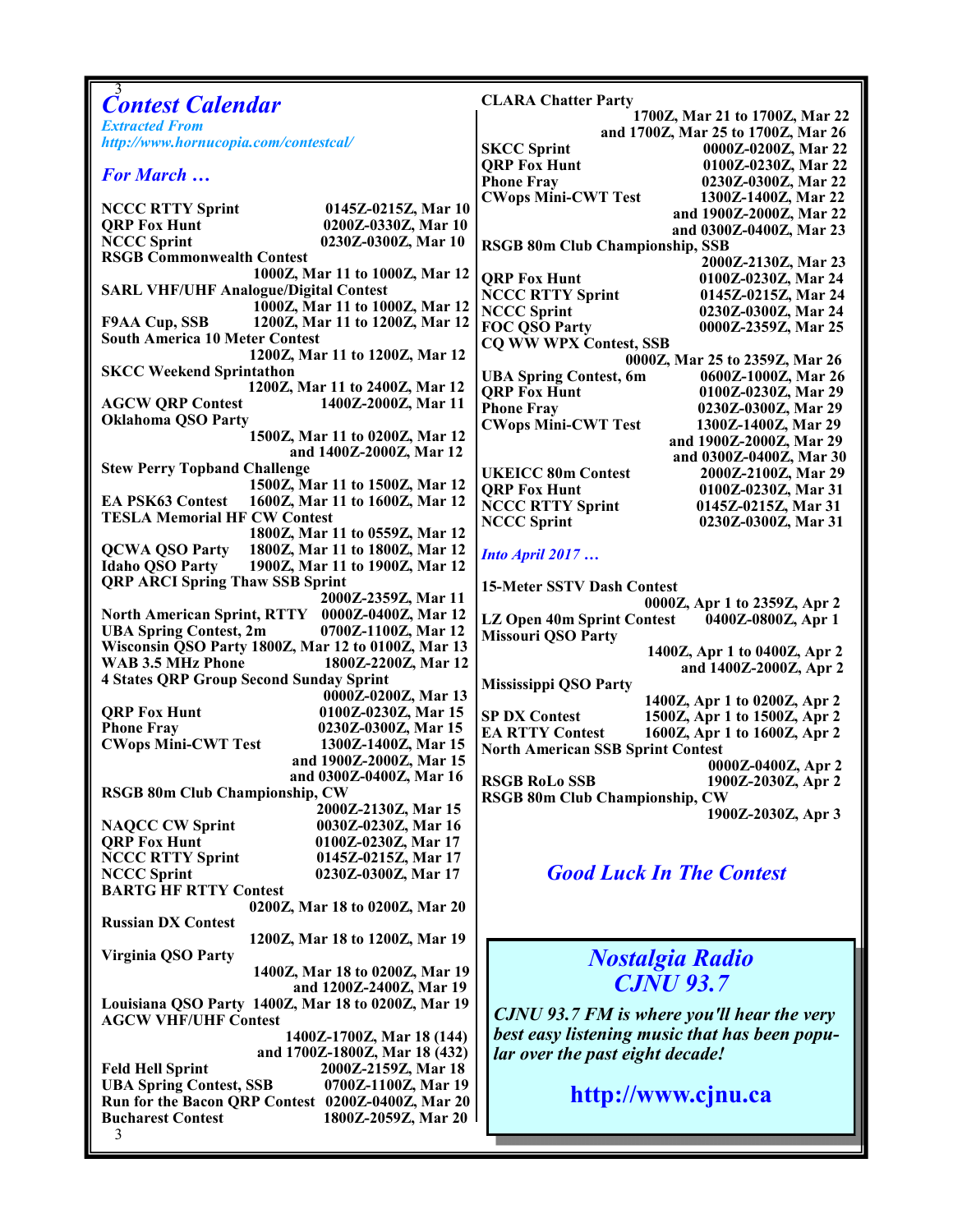

*Radio Amateurs of Canada aims to strengthen Amateur Radio in Canada and support its members in many ways.*

**All Canadian Radio Amateurs benefit from our work representing Amateurs to our regulator – Innovation, Science and Economic Development Canada (formerly Industry Canada) – and at international conferences. RAC members are able to participate in our two national contests and can access a great deal of information on our website, Facebook page and Twitter communications. Our Canadian Amateur Radio Hall of Fame recognizes the contributions of dedicated Amateurs who have built Amateur Radio in Canada and internationally.**

**RAC members know that they are part of an organization devoted to Amateur Radio in Canada and they receive many important services: a national magazine; bulletins on recent developments; the Outgoing QSL Bureau; insurance programs for affiliated clubs and RAC members who belong to those clubs; and advice on many Amateur Radio issues.**

**In addition to these benefits and services, RAC continues to negotiate other benefits for our members. In all cases these are designed to provide options for our members and those who find them useful will benefit from them.**

**RAC continually looks at opportunities for its members and reviews existing agreements. As a result of this process we are pleased to announce that RAC has entered into two new partnerships. The first new partnership is with Survivormate, a British Columbia company that manufactures and sells waterproof, mold-proof and insulated "Grab and Go" survival emergency kits and other emergency-related supplies. RAC members will now receive a 10% discount on many of the products it sells. For more information visit**

**http://www.survivormate.com/.**

4 **result of our agreement, The Personal will provide The second new partnership is with The Personal, an insurance company offering group rates used by more than 700 public and private sector organizations across Canada. Many of these are professional or technical organizations with memberships similar to ours. As a** 

**personalized home and auto insurance coverage at exclusive group rates for our members and their families.**

**In the near future The Personal will provide additional information about the group savings and special discounts now available to RAC members. They promise fast, convenient service and no-hassle claims as they are one of Canada's largest group insurers. If are interested in new insurance or want to see what options exist for insurance on your home, cottage or vehicle you can get a quote directly from them today by calling 1-888-476-8737 or online at** 

**https://www.thepersonal.com/radioamateurs**

**73, Glenn MacDonell, VE3XRA President and Chair Radio Amateurs of Canada**

## *Midwest Region Director*

**Bjarne (Bj.) Madsen – VE5FX PO Box 2860 Tisdale, SK S0E 1T0 Phone: 306-873-4346 Fax: 306-873-5536 Email: ve5fx@rac.ca**

*Assistant Director*

**Peter Toth – VE4TTH Lockport, MB ve4tth@gmail.com**



**The Manitoba Repeater Society operates and maintains a linked repeater system across southern Manitoba, including Winnipeg.**

**If you are a user of any of these repeaters, we urge you to support the group by becoming a member.**

**VE4MAN - Starbuck, VE4CDN - Morris, VE4PLP - Portage, VE4MRS - Bruxelles, VE4GIM - Gimli, VE4MIL - Milner Ridge VE4EMB - Hadashville, VE4FAL - Falcon Lake, VE4WPG - Winnipeg, VE4VJ - Winnipeg, VE4WRS - Autopatch & IRLP link Winnipeg**

**Links to repeaters in Ontario, Brandon, Selkirk and soon to be the Dauphin & area.**

**info@mb-repeater-society.ca http://www.mb-repeater-society.ca/ http://www.facebook.com/ManitobaRepeaterSociety**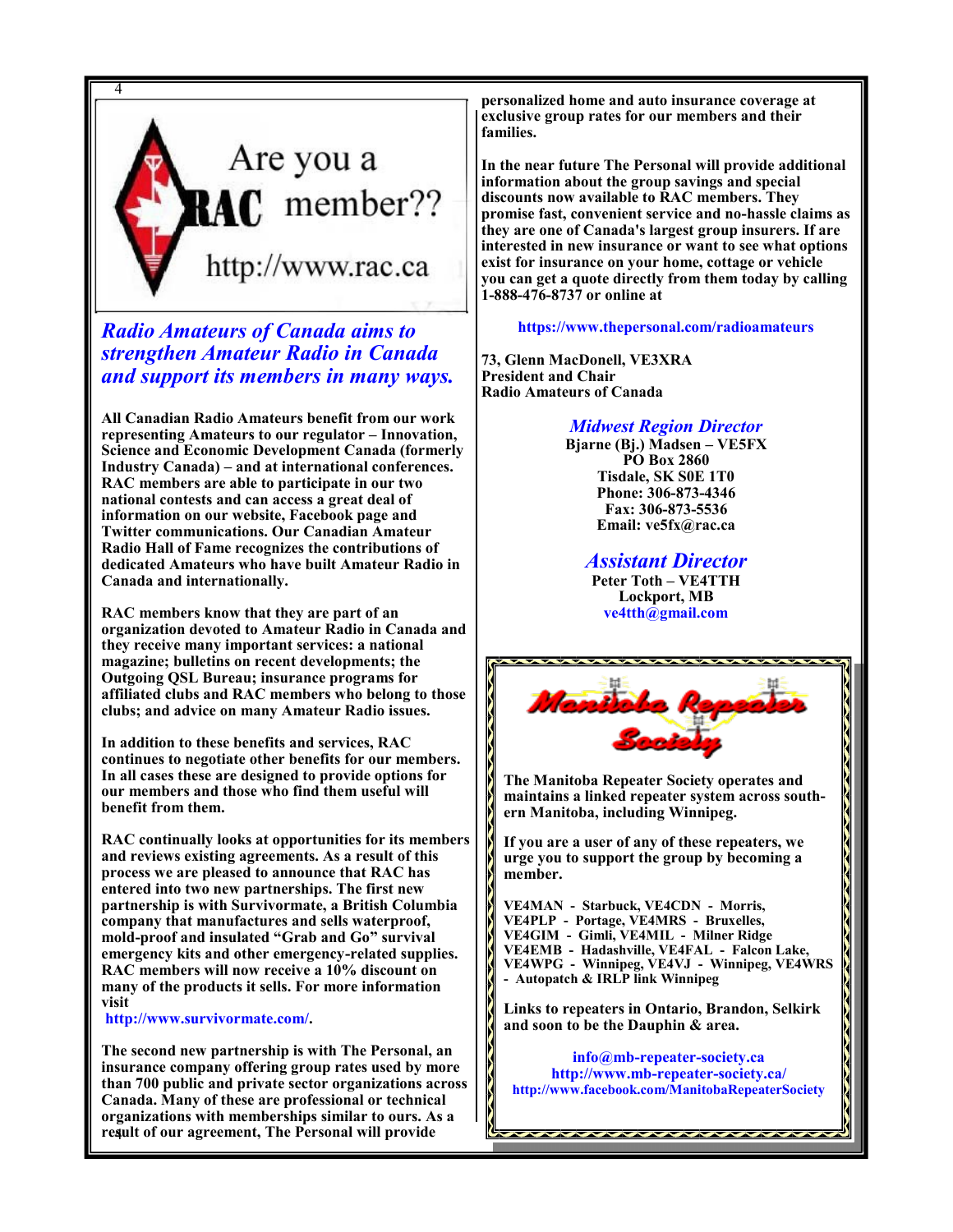# 5 *Winnipeg Senior Citizens Radio Club VE4WSC Inc., By Gil Frederick, VE4AG*

**This month's main activity is the Club's Annual General Meeting. It is a very important meeting, requiring a good turnout of members to attain a quorum. The Board is required to have 12 members, and over the past short while, we have had a few resign due to illness or physical reasons; or in the case of Bruce Massey, VE4GR, a death. At this meeting, we hold the election of the Executive and Board for the oncoming year, and appoint an Auditor.**

**In order to make it easy for handicapped members to attend, we have secured the room (ground floor) at the Bethel Community Church on Lakewood Drive (just off Bishop Grandin), where we have held previous Board meetings.** 

**The DATE is Wednesday, March 23nd, and meeting begins at 10 a.m. There is ample parking.** 

**The monthly Board meeting will be held in the Clubrooms on Wednesday, March 15th, at 10 a.m. All current board members are urgently requested to attend.**

**The Club is open Monday to Friday, and we try and be open at 9 a.m. It closes at about 2 p.m. If you intend coming during our regular open hours, please phone to make sure someone will be there – the new phone number of the club is 204-666-8435.** 

**73**

**Gil Frederick, VE4AG, Vice President.** 

**Email: ve4wsc@gmail.com Website: www.ve4wsc.ampr.org**

*New Amateur Radio Regulations in Uruguay Submitted by Derek VE4HAY*

**On February 24 of the current year, a new Regulation for Radio Amateurs in Uruguay enters into force.**

**This new rules are being updated accordingly with international regulations and developments.**

**Radio Club Uruguayo highlights the following improvements:**

**• The bands and the sub-bands are adopted according to the recently updated IARU R2 band plan.**

- **New bands are authorized:**
- **o 660m from 472 to 479kHz**
- **o 60m from 5,351.5 to 5,366.5**
- **o 6mm from 47 to 47.2 GHz**
- 5 **o 4mm from 77.5 to 78 GHz**

**• Frequency allocation is extended on 80m from 3,500 to 4,000 kHz and on 160m from 1,800 to 2,000 kHz**

**• New amateur radio bands are allocated in SHF (micro waves) and reserved them for future amateur radio satellites.**

• **It creates the category "BEGGINER" (novices) giving new amateurs the possibility of easy access.**

• **Exam questionnaires have been updated, eliminating technical questions (circuits) and replacing them with current issues and operating procedures.**

• **It creates a training program for new radio amateurs with mandatory operational practice on 80, 40, 10 and 2 meters.**

• **CV and CW prefixes are now available for permanent licenses.**

**• The maximum emission power for the "SUPERIOR" category is set at 1500W PEP.**

**• The possibility of adding future digital and digital voice communications systems is left open.**

**• It establishes the procedures for foreigners to apply and renew their licenses.**

**• Reciprocal permits are maintained for non-resident foreign amateur radio.**

**The official text of the new Regulation (available only in Spanish) can be found in the following link: https://goo.gl/CqYYZs**

**The Executive Committee of IARU Region 2 would like to congratulate Radio Club Uruguayo for it participation in the development of this new and avant-garde set of rules.**

**Manitoba Repeater Society memberships** *expired* **on Dec 31, 2016. Renew your MRS membership by visiting our website & using PayPal** 

**http://www.mbrepeatersociety.ca**

**Membership Manitoba Repeater Society C/O VE4WSC 598 St. Mary's Road**

*Found On The Web Submitted by Andy VE4RDO*

**Came across this on Hackaday page....** 

**http://hackaday.com/2017/02/13/a-lightweight-twometre-carbon-fibre-yagi-antenna/**